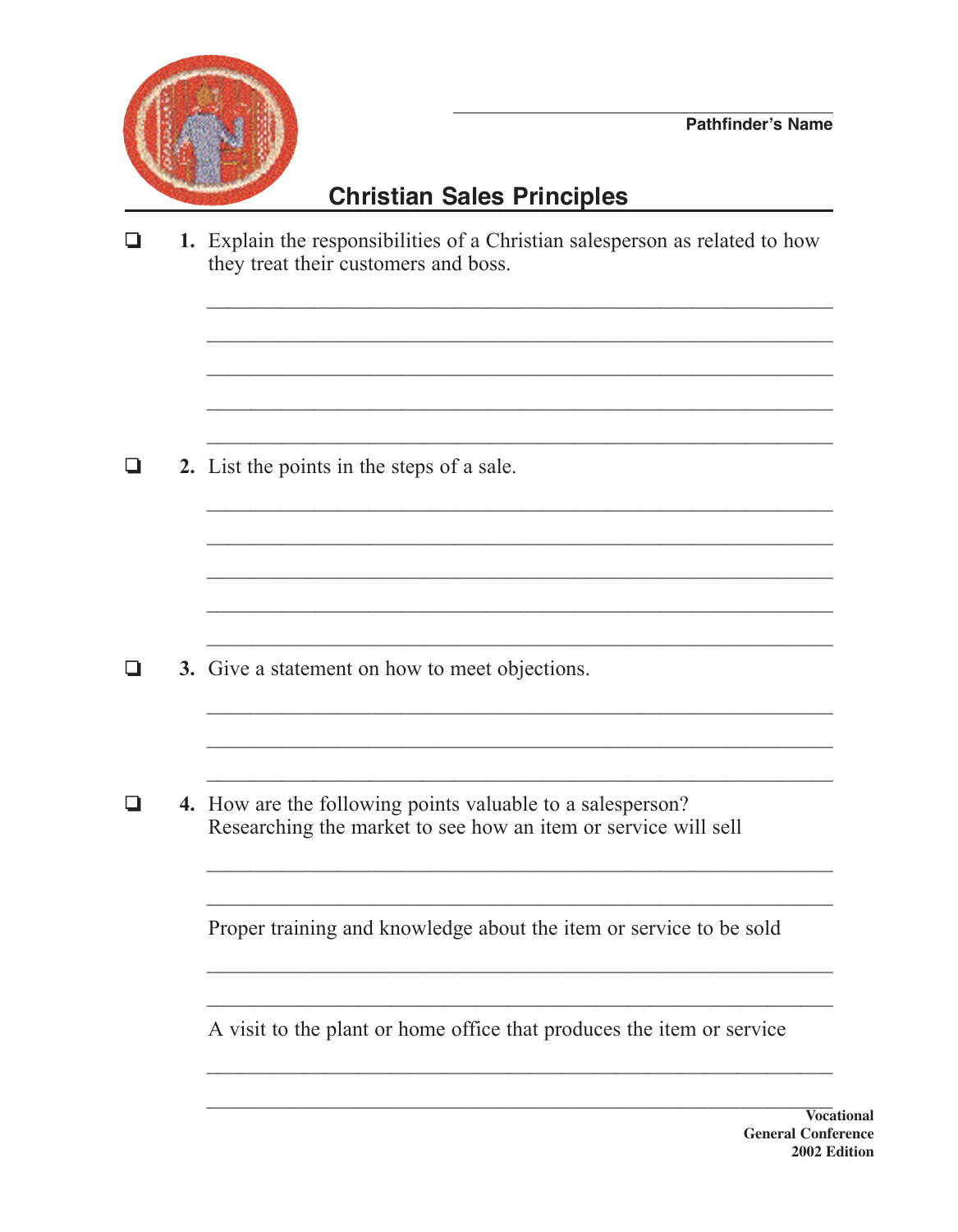|   | Follow-up visits with first-time customers                                                                                                     |
|---|------------------------------------------------------------------------------------------------------------------------------------------------|
|   |                                                                                                                                                |
| ⊔ | 5. Using actual or hypothetical education and experience, write a resume<br>which could be used in applying for a job.                         |
|   | <b>6.</b> Find out what education is most beneficial for a career in sales.                                                                    |
|   | What aspects of sales are available to a Christian salesperson?                                                                                |
|   | 7. Do one of the following:                                                                                                                    |
|   | Help raise funds through sales of either services, merchandise, or<br>a.<br>tickets to a Pathfinder, AY Society, or school activity accounting |
|   | for more than your proportionate share of the sales.<br>Earn money for yourself through the selling of merchandise or a<br>b.<br>service.      |
|   | 8. Make a practice sales presentation to your counselor, teacher, or parent<br>on the above item that you are selling.                         |
|   | Item being sold <u>said</u>                                                                                                                    |
|   | Person solicited                                                                                                                               |
|   | 9. Interview a Christian salesperson and a Christian retailer regarding the<br>following points:                                               |
|   | For the Salesperson:<br>Is a lot of traveling involved in the profession of selling?                                                           |
|   |                                                                                                                                                |
|   | What other ways does the job of a salesperson affect family life?                                                                              |
|   |                                                                                                                                                |
|   | How are sales people paid?                                                                                                                     |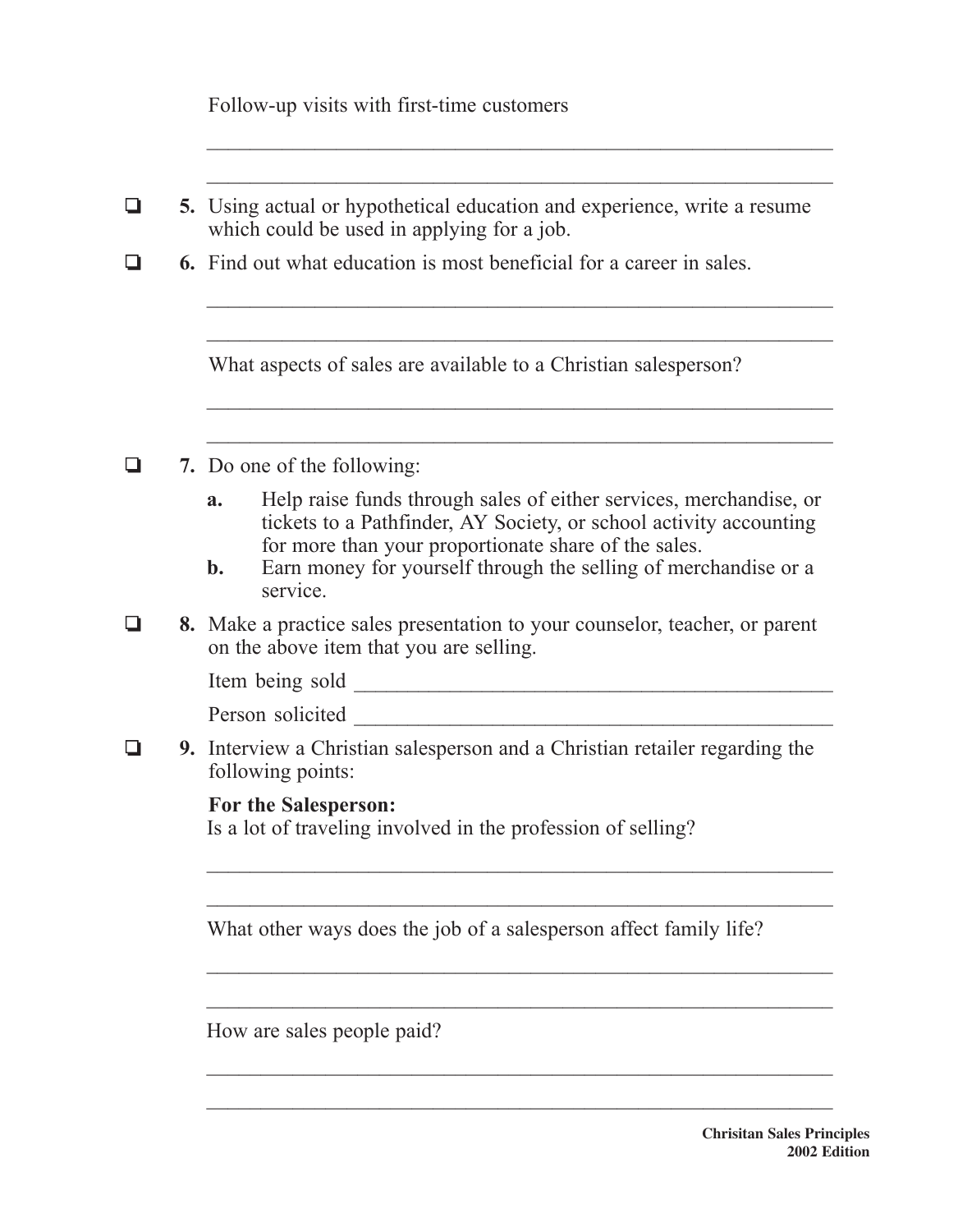What opportunities for advancement are there in sales?

 $\mathcal{L}_\mathcal{L}$  , and the contribution of the contribution of the contribution of the contribution of the contribution of the contribution of the contribution of the contribution of the contribution of the contribution of

 $\mathcal{L}_\text{max}$  and  $\mathcal{L}_\text{max}$  and  $\mathcal{L}_\text{max}$  and  $\mathcal{L}_\text{max}$  and  $\mathcal{L}_\text{max}$  and  $\mathcal{L}_\text{max}$ 

 $\mathcal{L}_\text{max}$  and  $\mathcal{L}_\text{max}$  and  $\mathcal{L}_\text{max}$  and  $\mathcal{L}_\text{max}$  and  $\mathcal{L}_\text{max}$  and  $\mathcal{L}_\text{max}$ 

 $\mathcal{L}_\text{max}$  and the contract of the contract of the contract of the contract of the contract of the contract of

 $\mathcal{L}_\text{max}$  and  $\mathcal{L}_\text{max}$  and  $\mathcal{L}_\text{max}$  and  $\mathcal{L}_\text{max}$  and  $\mathcal{L}_\text{max}$  and  $\mathcal{L}_\text{max}$ 

 $\mathcal{L}_\text{max}$  , and the contract of the contract of the contract of the contract of the contract of the contract of the contract of the contract of the contract of the contract of the contract of the contract of the contr

What does the future hold for a career in sales?

How do you get customers?

What do you like the most about your job?

The least?

Does being a Christian make a difference in the way you do your job?

 $\mathcal{L}_\text{max}$  and  $\mathcal{L}_\text{max}$  and  $\mathcal{L}_\text{max}$  and  $\mathcal{L}_\text{max}$  and  $\mathcal{L}_\text{max}$  and  $\mathcal{L}_\text{max}$ 

 $\mathcal{L}_\text{max}$  and  $\mathcal{L}_\text{max}$  and  $\mathcal{L}_\text{max}$  and  $\mathcal{L}_\text{max}$  and  $\mathcal{L}_\text{max}$  and  $\mathcal{L}_\text{max}$ 

 $\mathcal{L}_\text{max}$  and  $\mathcal{L}_\text{max}$  and  $\mathcal{L}_\text{max}$  and  $\mathcal{L}_\text{max}$  and  $\mathcal{L}_\text{max}$  and  $\mathcal{L}_\text{max}$ 

 $\mathcal{L}_\text{max}$  and the contract of the contract of the contract of the contract of the contract of the contract of

 $\mathcal{L}_\text{max}$  and  $\mathcal{L}_\text{max}$  and  $\mathcal{L}_\text{max}$  and  $\mathcal{L}_\text{max}$  and  $\mathcal{L}_\text{max}$  and  $\mathcal{L}_\text{max}$ 

 $\mathcal{L}_\text{max}$  and  $\mathcal{L}_\text{max}$  and  $\mathcal{L}_\text{max}$  and  $\mathcal{L}_\text{max}$  and  $\mathcal{L}_\text{max}$  and  $\mathcal{L}_\text{max}$ 

**For the Retailer:** What type of education and training is helpful for a retail sales career?

What advancement opportunities are available in retail sales?

When you place an order, which do you rely on most, service of the sales person, price, market characteristics, or the quality of the product?

 $\mathcal{L}_\text{max}$  , and the contract of the contract of the contract of the contract of the contract of the contract of the contract of the contract of the contract of the contract of the contract of the contract of the contr

 $\mathcal{L}_\text{max}$  , and the contract of the contract of the contract of the contract of the contract of the contract of the contract of the contract of the contract of the contract of the contract of the contract of the contr